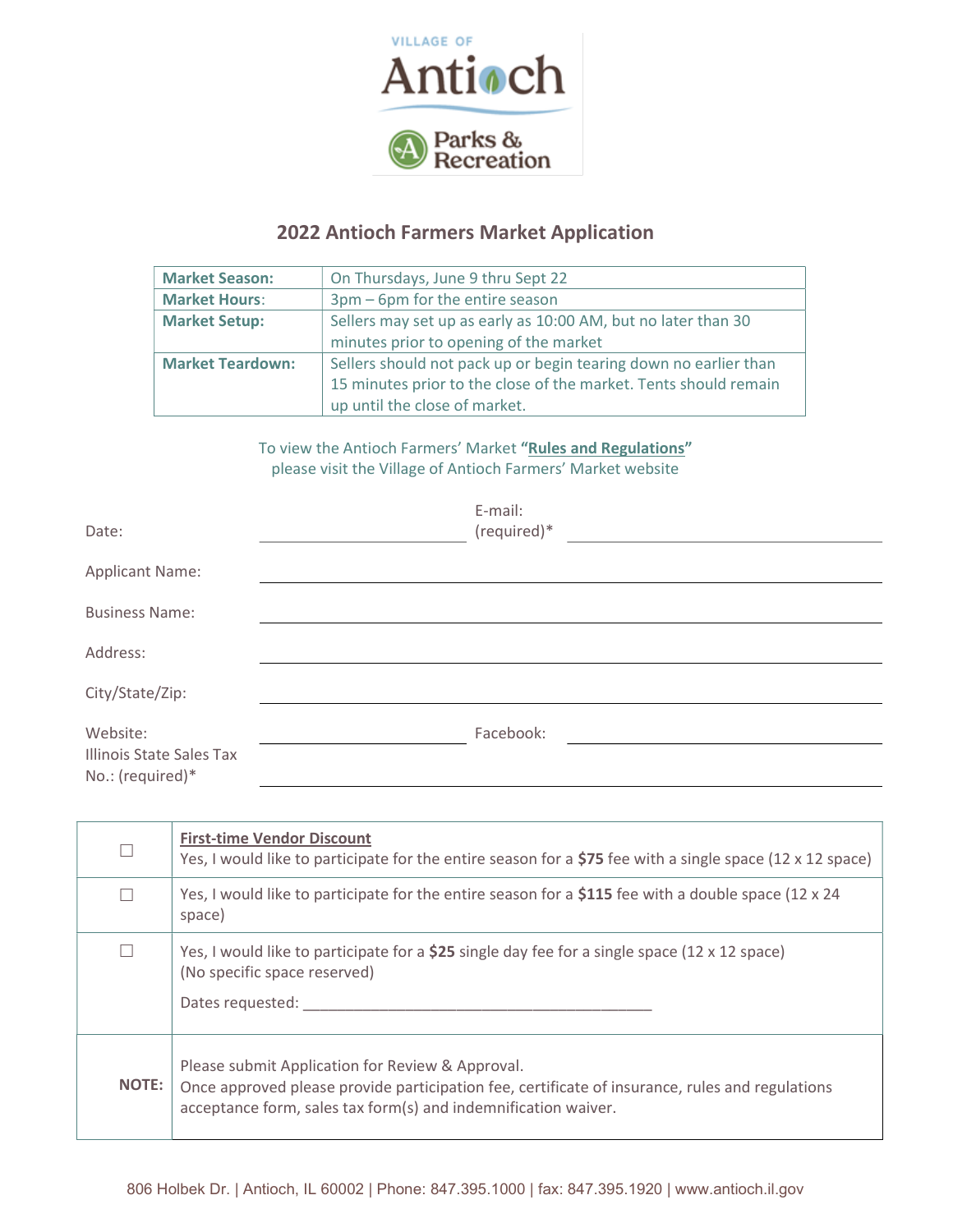

## 2022 Antioch Farmers Market Application

Email application to mbluma@antioch.il.gov

or

The Village of Antioch Farmers' Market 806 Holbek Dr. Antioch, IL 60002 Phone: 208-395-2160 Fax: 847-838-4328

Office Use Only

\_\_\_\_\_\_\_\_\_\_\_\_\_\_\_\_\_\_\_\_\_\_\_\_\_\_\_\_\_\_\_\_\_\_\_\_\_\_\_\_\_\_\_\_\_\_\_\_\_\_\_\_\_\_\_\_\_\_\_\_\_\_\_\_\_\_\_\_\_\_\_\_\_\_\_\_\_\_\_\_\_\_\_\_\_\_\_\_\_\_\_\_\_\_

Application Received \_\_\_\_\_\_\_\_\_\_\_\_\_\_\_\_\_\_\_\_\_\_\_\_\_\_\_\_\_\_\_\_\_\_\_\_\_\_\_\_\_

Time Received \_\_\_\_\_\_\_\_\_\_\_\_\_\_\_\_\_\_\_\_\_\_\_\_\_\_\_\_\_\_\_\_\_\_\_\_\_\_\_\_\_\_\_\_\_\_\_ Payment Received \_\_\_\_\_\_\_\_\_\_\_\_\_\_\_\_\_\_\_\_\_\_\_\_\_\_\_\_\_\_\_\_\_\_\_\_\_\_\_\_\_\_\_\_

Space(s) Reserved \_\_\_\_\_\_\_\_\_\_\_\_\_\_\_\_\_\_\_\_\_\_\_\_\_\_\_\_\_\_\_\_\_\_\_\_\_\_\_\_\_\_\_\_

## Antioch Farmers' Market